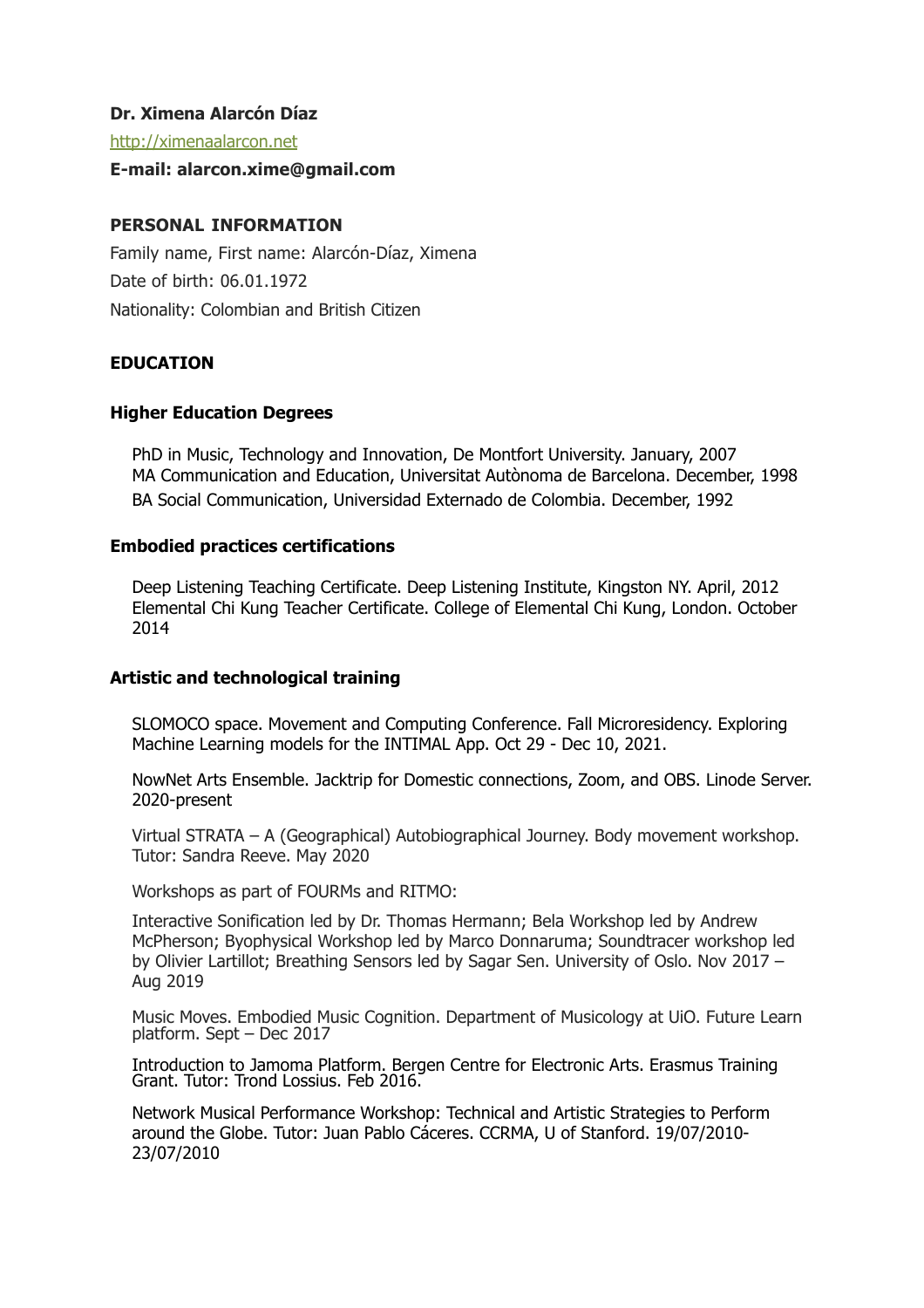Deep Listening retreats, Summer 2009 and 2010. Tutors: Pauline Oliveros, IONE, Heloise Gold. Aune Arts, Dartington College; La Nau Coclea, Camallera, Cataluña.

NLab – Digital writing. IOCT, De Montfort University. 02/2006 – 06/2006

Electroacoustic Composition, Ensemble and Voice. COMA. University of Leeds. Summer 2002

ZFSXH: Sound resources for musicians and non-musicians. Summer 1998. Tutors: Orchestra del Chaos, Christina Kubbish, Hans Peter Kuhn. QUAM, University of Vic.

121 course: Minimum internet formats. 10/1997. Tutors: Antoni Abad, Roc Parés. QUAM course Centre de Producció I Creació Artistica – La Nau.

Agents Infiltrats. Cultural Archeology of media: interactive multimedia, independent video and TV. Tutors: Toni Serra, Xavier Hurtado, La 12 Visual, Dee Dee Halleck, Rick Prelinger. Quinzena D'Art de Montesquiu, University of Vic. 07/1997; Hangar, Barcelona 09/1997

#### **RESEARCH FUNDING**

#### **Marie Skłodowska Curie Individual Fellowship**, Horizon 2020.

Project: INTIMAL: Interfaces for Relational Listening. Body, Memory, Migration, Telematics. Salary and Research Expenses.

Themes: Interactive System Design, Relational Listening, Telematic Sonic Performance, Embodiment and a Case on Colombian Female Migration and Conflict.

Results: A conceptual and technologically implemented system for relational listening, 1 Telematic Sonic Performance, 4 conference papers, 1 poster, 5 publications, 1 art installation.

#### **Research Data Spring, JISC startup funding 2015** (April-June)

Project "Sound Matters: a framework for the creative use and re-use of sound" (PT 0.4). £10000

Themes: Practices for interrogation and relational playback of field recordings and speech.

Results: A conceptual and technological framework, 2 conference papers, 1 publication

#### **CRiSAP Fellowship 2011-2017**

Project "Networked Migrations". (PT 0.3) Salary and Research Expenses.

Themes: In-between sonic space in migratory context

Results: 7 telematic sonic performances, 1 exhibition, 6 conference papers, 5 invited talks, 3 publications

#### **The Leverhulme Trust Early Career Fellowship 2007-2009**

Project "Linking Urban Soundscapes via commuters' memories" [Sounding Underground]. £56000

Themes: Urban aural collective memory, urban infrastructure technology

Results: 1 Interactive environment, 3 networked improvisations, 7 conference papers, 7 invited talks, 7 exhibitions, 4 publications

### **British Council/FAPESP Brazil and UK Research Links Early Career Research Award**:

A 3-day workshop "Beyond the Digital – Collective Memory and Social Networks in Emerging Global Conflicts" (April 2014). São Paulo, Brazil. Traveling expenses.

# **Internal Funding awarded by University of the Arts (UAL)**

**Erasmus Fund. Visit to BEK, Bergen, 2016.**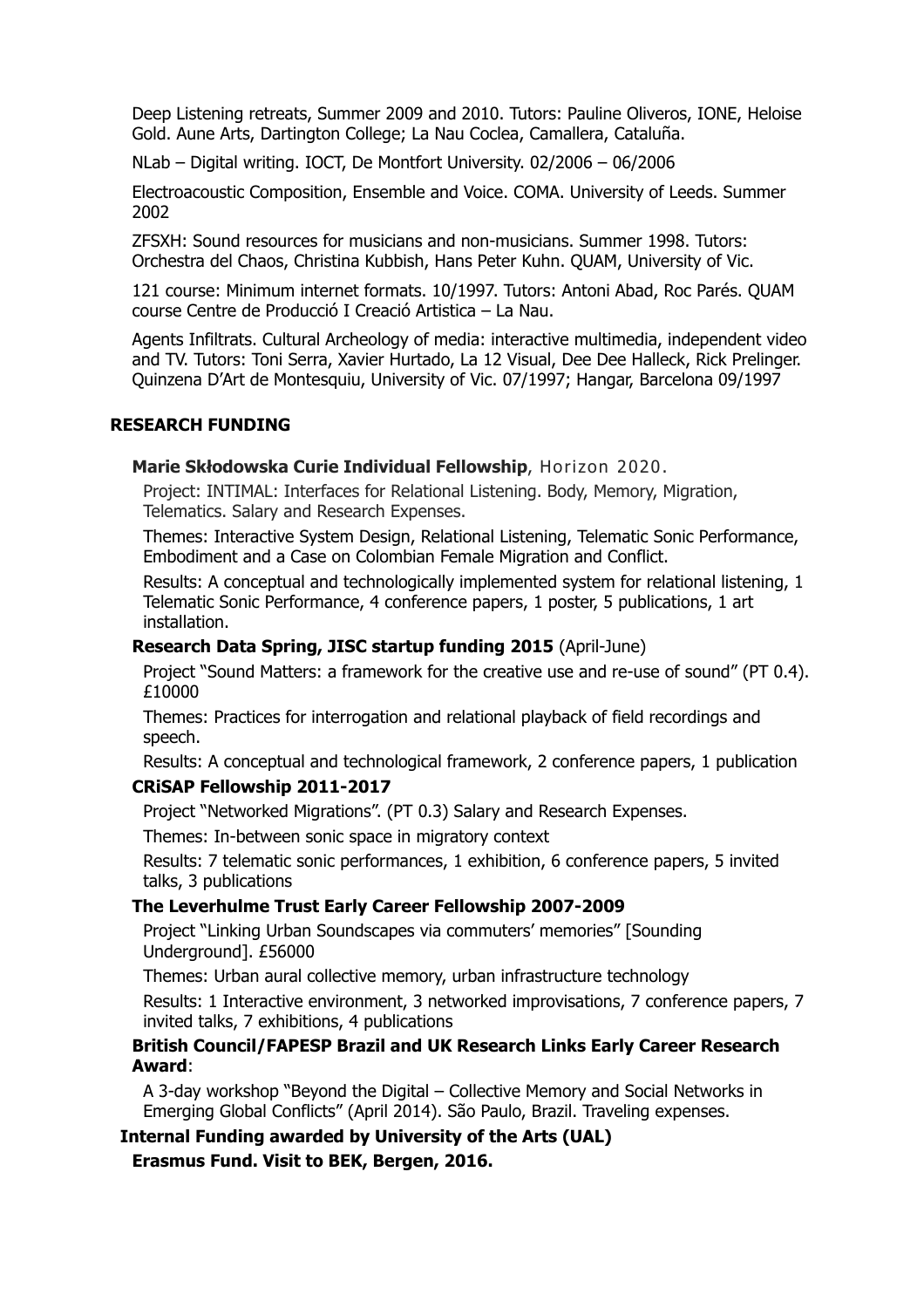#### **Curriculum Development Fund 2016**

Project: "Listening as a method for inclusive and creative curricula" **Staff Research Development Fund 2016, 2014, 2012**  Conference: "Live Interfaces International Conference 2016" Review: "Mobile Sound Apps for Listening and Performing" (2014) Development of Telematic Performance: "Letters and Bridges" (2012)

### **TRAiN Research Centre-TAP Fund 2012**

Exhibition: "Migratory Dreams" at Furtherfield Gallery

#### **RESEARCH POSITIONS**

#### **University of Oslo, RITMO Centre of Excellence**

Postdoctoral Researcher (FT). Marie Sklodowska Curie Individual Fellowship 09/2017- 08/2019

#### **University of the Arts, London College of Communication**

Research Fellow (0.3) - Creative Research into Sound Arts Practice (CRiSAP). 10/2011– 08/2017

#### **De Montfort University, Institute of Creative Technologies**

Research Fellow (0.5) Programme Leader MA/MSc in Creative Technologies (0.5). 02/2010-12/2010

Research Fellow (0.5) Project: "Sounding Underground". 10/2009 - 07/2010

Research Fellow (FT) The Leverhulme Trust Early Career Fellowship 10/2007-10/2009 Project: "Linking urban soundscapes via commuters' memories" (Teaching training in Media Culture, Creative Multimedia Design, Creative Technologies)

#### **TEACHING POSITIONS**

#### **Bath Spa University**

Associate Lecturer, BSc and MSc Creative Computing. 10/2020 - present Tutor: Applied Computing Yr 3, Module Leader and Tutor: Human-Computing Interaction Yr 2, Research Methods (MSc)

#### **University of the Arts, London College of Communication**

Associate Lecturer Sonic Migrations, Practice Research Methods MA Sound Arts. 03/2014 – 2017 **Supervisor** Major Projects for MA Sound Arts. 04/2016 - 2017 **Supervisor** Dissertations for BA Sound Arts and Design. 2015-2016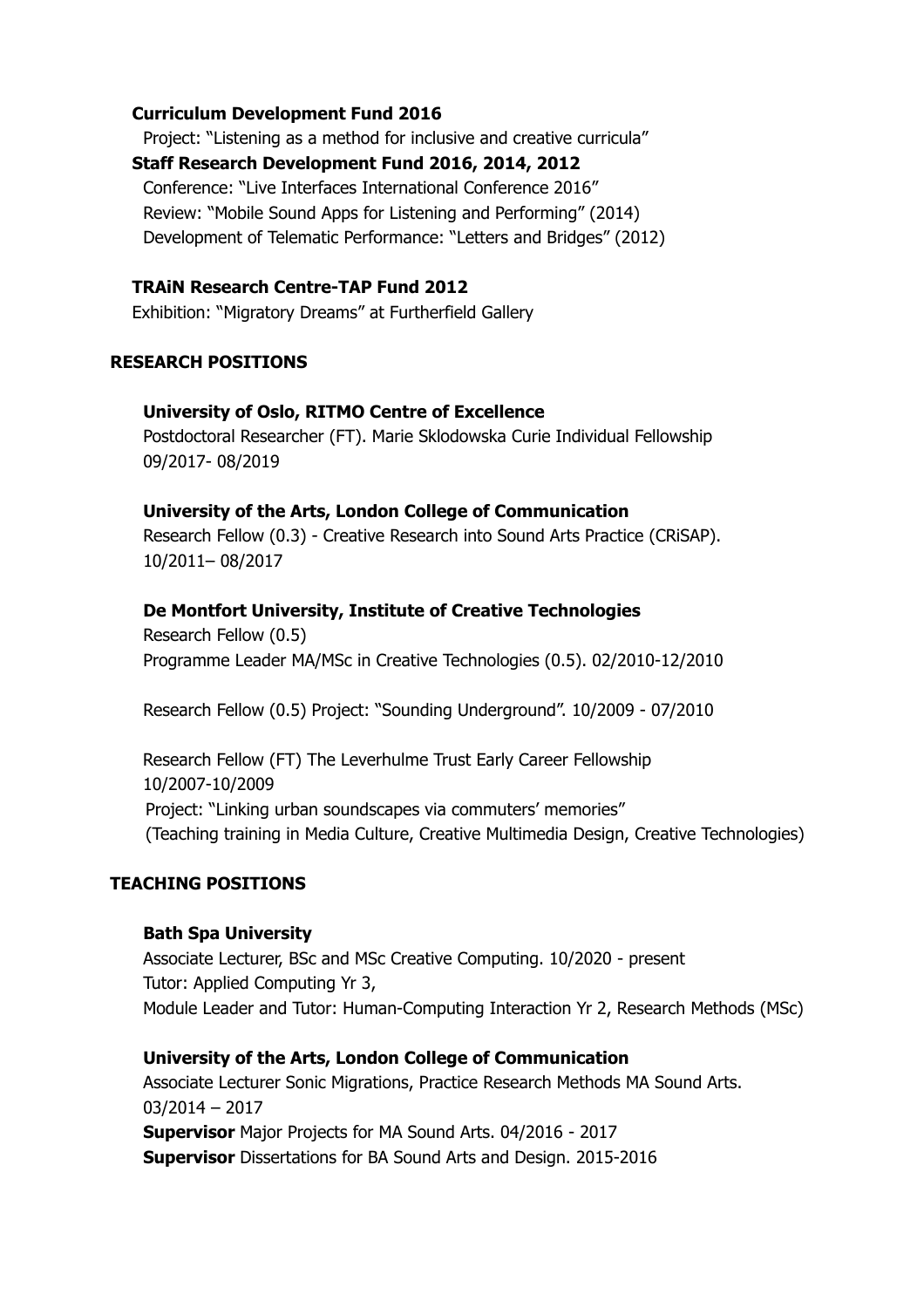### **Centre for Deep Listening at Rensselaer Polytechnic Institute**

Deep Listening Certificate Programme **Senior Tutor** (PT). 01/2020 - present Deep Listening Certificate Programme **Tutor** (PT). 01/2016 - 2017 Deep Listening Certificate Programme, **Mentor**. (PT). 01/2015 – 12/2015

### **De Montfort University**

Lecturer Music Technology in Performance practice. 09/2014–01/2015

Lecturer in Creative Technologies (FT). Institute of Creative Technologies (IOCT). 01/2013-01/2014 Programme Leader Masters MA/MSc, **Major Projects Supervisor.** Subjects: Digital Cultures, Research Methods, Performance Technologies.

Lecturer in Sound for E-creativity, Faculty of Business and Law. 09/2009–04/2011

### **Coventry University**

Lecturer in Deep Listening for BA Music Composition. 10/2013 & 10/2014

### **Universidad Externado de Colombia**

Lecturer in Multimedia and BA Dissertations **Supervisor**. Faculty of Social Communication.1999-2001

### **Guest Lecturer and Residencies - Universities Worldwide**

Srishti Institute Art, Design, Technology. Bangalore, India. 11/2015 – 12/2015 One month Workshop Slowing Down: dislocate, listen and connect. Srishti Interim 2015. Guest Tutor. PhD Programme. 2015-2016 University of Bath, BA Modern Languages. Course Border Crossings: Memory and Identity in Contemporary Europe. 2016 Edinburgh Napier University, MA Sound Design. 2015 University of Alberta, Masters in New Media. 2012 MassArt College. Sound Art and Technology course. Boston MA. 2009

### **SUPERVISION OF GRADUATE AND UNDERGRADUATE STUDENTS**

Master Students (7), Creative Computing, BSU, 2021 BSc Students (1), Creative Computing, BSU, 2021 Master Students (4), Masters in Music Communication and Technology Department of Music, University of Oslo and NTNU, Trondheim, Norway, 2019 Master Students (3), Sound Arts, LCC, University of the Arts London, UK, 2016 BA Students (2), Sound Arts, LCC, University of the Arts London, UK, 2016 BA Students (6), Sound Arts, LCC, University of the Arts London, UK, 2015 Master Students (7), Creative Technologies. IOCT Institute of Creative Technologies, DMU, UK, 2013-2014 Master Students (14), Creative Technologies, IOCT, DMU, UK, 2009-2010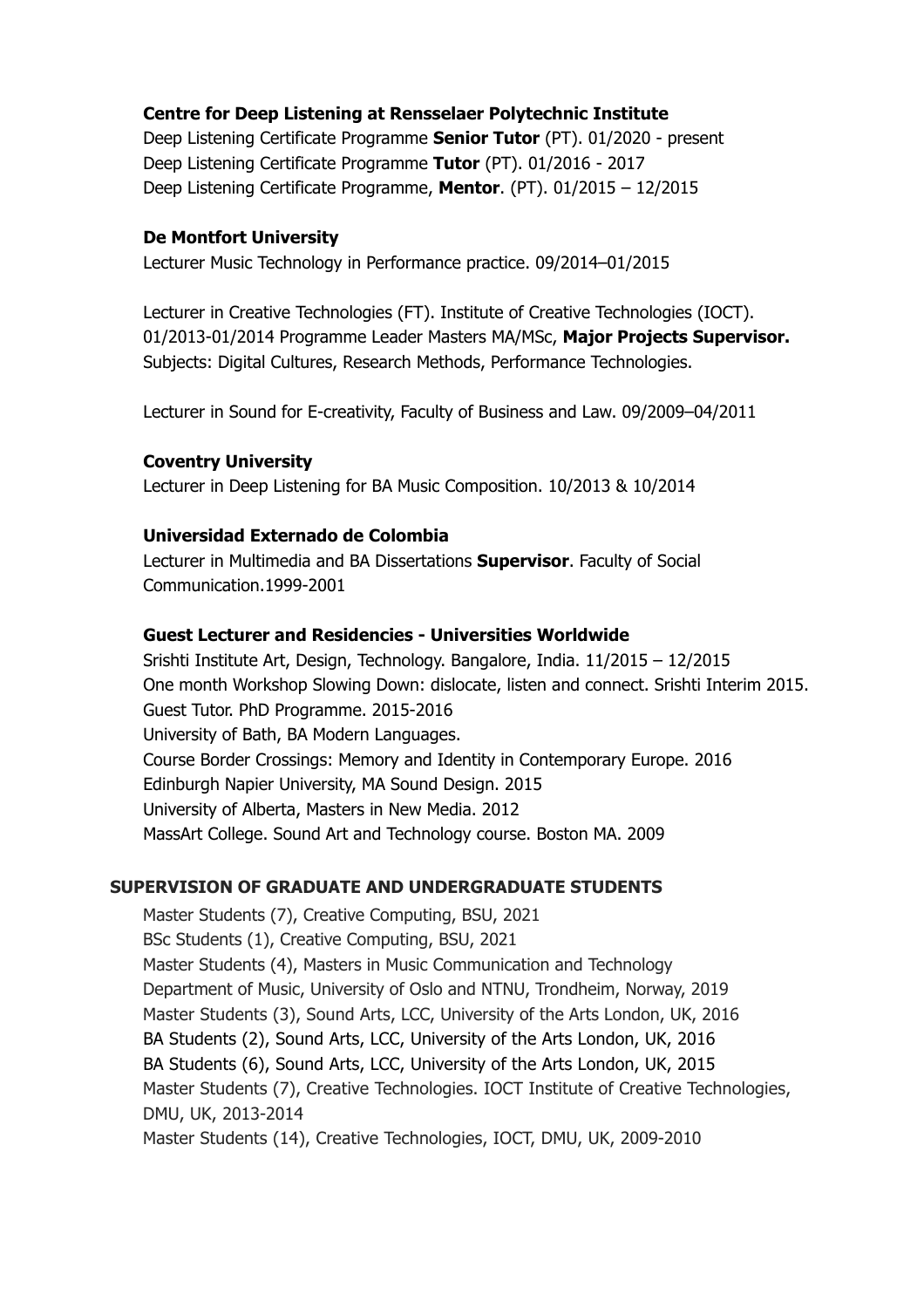### **EXTERNAL EXAMINER**

External Examiner PhD Thesis "Soundmap of the Iguazu River: Compositionsbased upon field recordings across the river" by Jaime Daniel Rojas Vargas, Universidade Federal do Parana, Brazil, Sept 2021

External Examiner PhD Thesis "Acouscenic Listening- a Socially Engaged Collaborative Art Practice" by Sean Taylor, Limerick Institute of Technology, Limerick, Rep. of Ireland, 2019

### **PEER REVIEWER**

Interference Journal. 2021

New Interfaces for Musical Expression - NIME conference. 2019, 2020, 2021

VIS – Nordic Journal for Artistic Research. 2020

Network Music Conference. 2020

Tapuya: Latin American Science, Technology and Society Journal. 2019

Symposium Mundos Sonoros: cruces, circulaciones, experiencias. Universidad Nacional de Tres de Febrero/Argentina. 2018, 2020

Journal of Interdisciplinary Voice Studies, University of Winchester, 2017

Wi Journal of Mobile Media, 2016

International Conference on Live Interfaces, Sussex University, 2016

Sound::Gender::Feminism::Activism Conference, CRiSAP, 2014

International Computer Music Conference ICMC, 2013

Sound, Sight, Space, Play, Postgraduate Conference, De Montfort University, 2009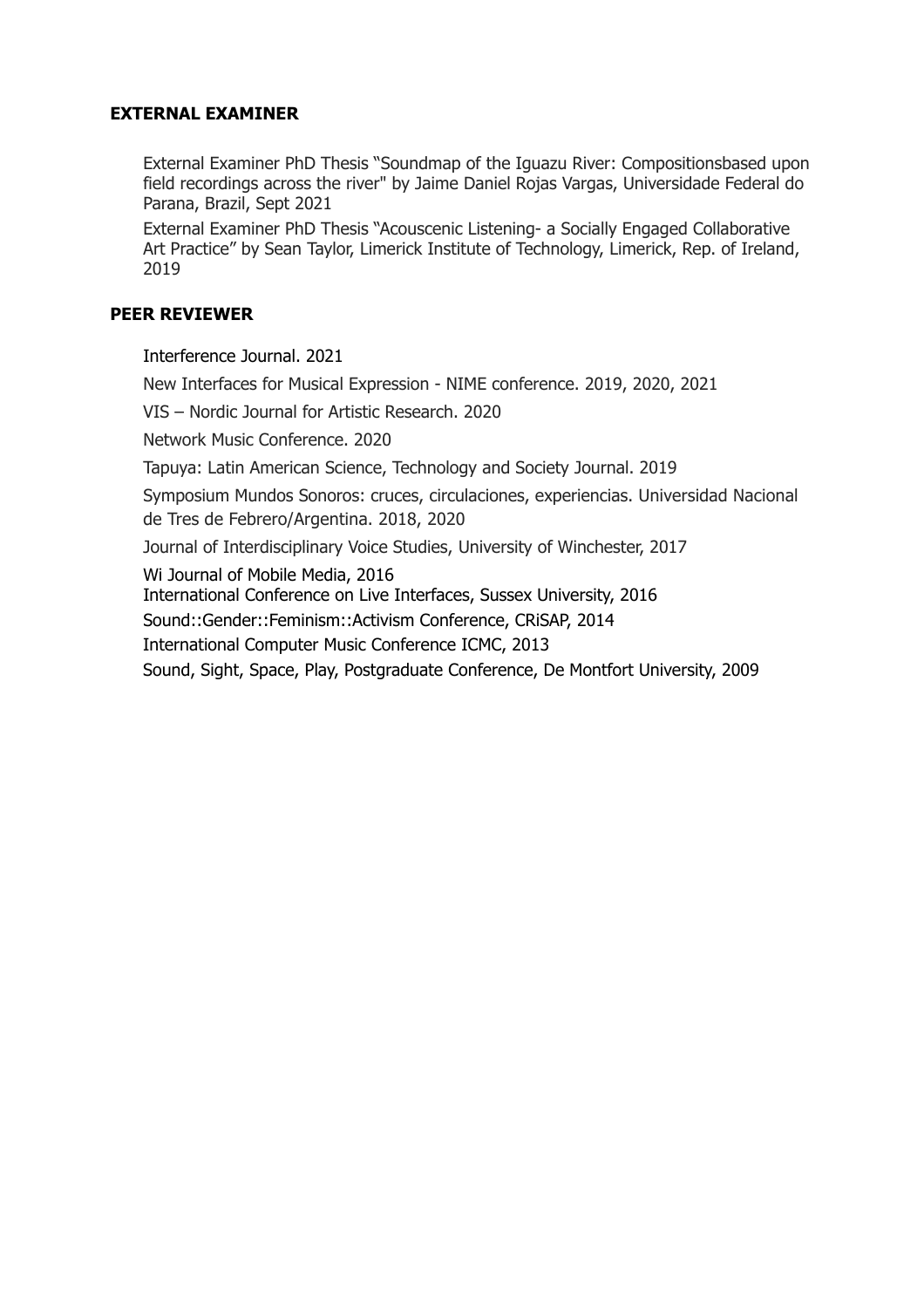### **LIST OF PUBLICATIONS**

#### **Peer Reviewed Papers**

- 1. **Alarcón Ximena**, **"Embodied Sonic Memories of Commuting Underground,"** IA: The Journal of the Society for Industrial Archeology 43, nos. 1 and 2 (2017): 81–92. Released in 2020.
- 2. **Alarcón Diaz, Ximena** and Alexander Refsum Jensenius (2019). ["Ellos no están enten](https://www.scienceopen.com/document?vid=562880ea-1ba4-4110-b85a-1bdd05097a4a)[diendo nada" \["They are not understanding anything"\]: embodied remembering as com](https://www.scienceopen.com/document?vid=562880ea-1ba4-4110-b85a-1bdd05097a4a)[plex narrative in a Telematic Sonic Improvisation.](https://www.scienceopen.com/document?vid=562880ea-1ba4-4110-b85a-1bdd05097a4a) BCS Learning and Development Ltd. Proceedings of RE:SOUND 2019. <http://dx.doi.org/10.14236/ewic/RESOUND19.32>
- 3. **Alarcón Diaz, Ximena**, Paul Boddie, Cagri Erdem, Eigil Aandahl, Elias Sukken Andersen, Eirik Dahl, Mari Lesteberg, and Alexander Refsum Jensenius. ["Sensing Place and](https://commons.library.stonybrook.edu/jonma/vol1/iss1/3/) [Presence in an INTIMAL Long-Distance Improvisation."](https://commons.library.stonybrook.edu/jonma/vol1/iss1/3/) Journal of Network Music and Arts 1, 1 (2019).
- 4. **Alarcón Diaz, Ximena**; Lopez Bojórquez, Lucia Nikolaia; Lartillot, Olivier & Flamtermesky, Helga (2019). **[From collecting an archive to artistic practice in the IN](http://revistaacervo.an.gov.br/index.php/revistaacervo/issue/view/59)-[TIMAL project: lessons learned from listening to a Colombian migrant wo](http://revistaacervo.an.gov.br/index.php/revistaacervo/issue/view/59)[men's oral history archive.](http://revistaacervo.an.gov.br/index.php/revistaacervo/issue/view/59)** Acervo. Revista do Arquivo Nacional. ISSN 0102-700X. 32(3), s 48- 63
- 5. **Alarcón Díaz, Ximena**; Gonzalez Sanchez, Victor Evaristo; Erdem, Cagri. (2019). **["IN](https://www.duo.uio.no/handle/10852/68786)-[TIMAL: Walking to feel place, breathing to feel presence"](https://www.duo.uio.no/handle/10852/68786)**. Proceedings of the International Conference on New Interfaces for Musical Expression 2019
- 6. **Alarcón, Ximena** (2019). **["Conceptual design for INTIMAL: a physical/virtual](https://somaesthetics.aau.dk/index.php/JOS/article/view/2393) [embodied system for Relational Listening"](https://somaesthetics.aau.dk/index.php/JOS/article/view/2393)**. Somaesthetics and Technology. Journal of Somaesthetics Vol 4 No 2, March 2019
- 7. **Alarcón, Ximena** (2018). **["Memorias sonoras que acumula el cuerpo al viajar](http://resonancias.uc.cl/es/N%25C2%25BA-42/memorias-sonoras-que-acumula-el-cuerpo-al-viajar-por-debajo-de-la-tierra.html) [por debajo de la tierra"](http://resonancias.uc.cl/es/N%25C2%25BA-42/memorias-sonoras-que-acumula-el-cuerpo-al-viajar-por-debajo-de-la-tierra.html)**. Resonancias: Revista de Investigación Musical. Vol 22, No 42, enero - julio 2018, pp. 151-168.
- 8. **Alarcón, Ximena** (2017). **["On Dis-location: Listening and Re-composing with](http://www.reflections-on-process-in-sound.net/issue-5/) [Others"](http://www.reflections-on-process-in-sound.net/issue-5/).** Reflections on Process in Sound. Issue 5 Autumn 2017. pp 24-37.
- 9. **Alarcón, Ximena** (2017) **["Bajo la tierra: escucha porosa de modernidad en el](http://ualresearchonline.arts.ac.uk/11667/) [metro de México"](http://ualresearchonline.arts.ac.uk/11667/).** [Revista de Arte Sonoro y Cultura Aural](http://www.tsonami.cl/tienda/revista-aural-no3-antropologias-de-la-escucha/) (3). pp. 33-39.
- 10. Alarcón, Ximena (2017). **["A taxonomy for Listening and Performing 'in-between'](http://wi.mobilities.ca/a-taxonomy-for-listening-and-performing-in-between-migratory-spaces-using-mobile-apps/)  [migratory spaces using mobile apps"](http://wi.mobilities.ca/a-taxonomy-for-listening-and-performing-in-between-migratory-spaces-using-mobile-apps/)** , in WI Journal of Mobile Media, ["Mobile Mak](http://wi.mobilities.ca/)[ing" Issue, 2017: VOL. 11 NO. 1.](http://wi.mobilities.ca/) Edited by Samuel Thulin. Published by Mobile Digital Commons Network (MDCN) in the Mobile Media Lab: Montreal & Toronto.
- 11. **Alarcón, Ximena** & Herrema, Ron (2017). **["Pauline Oliveros: A Shared](https://www.cambridge.org/core/services/aop-cambridge-core/content/view/9877CB61DFCEFF77EABFA351AB6DACB6/S1355771817000036a.pdf/pauline_oliveros_a_shared_resonance.pdf) [Resonance"](https://www.cambridge.org/core/services/aop-cambridge-core/content/view/9877CB61DFCEFF77EABFA351AB6DACB6/S1355771817000036a.pdf/pauline_oliveros_a_shared_resonance.pdf)** , in Organised Sound,Vol 22 Issue [DOI](https://doi.org/10.1017/S1355771817000036).
- 12. **Alarcón, Ximena** (2016). **["Tuning the Interface for Relational Listening"](http://www.liveinterfaces.org/proceedings2016.html)** , in Proceedings International Conference in Live Interfaces 2016. Edited by Thor Magnusson, Chris Kiefer, and Sam Duffy. Published by Emute Lab, University of Sussex & REFRAME: **Brighton**
- 13. **Alarcón, Ximena** (2014). **["Networked Migrations: listening to and performing](http://liminalities.net/10-1/networked-migrations.html) [the in-between space"](http://liminalities.net/10-1/networked-migrations.html)**, Liminalities: A Journal of Performance Studies Vol. 10, No. 1, May 2014
- 14. **Alarcón, Ximena** (2013). **["Creating Sounding Underground"](https://www.academia.edu/5086034/Creating_Sounding_Underground)**, in Digital Creativity Journal Vol. 24, No. 3, 01 Sep 2013. Pages: 252-258 DOI: 10.1080/14626268.2013.813380
- 15. **Alarcón, Ximena** & Amado Inês (2013) **["A virtual conversation between two](http://innovativelibraries.org.uk/index.php/onlyconnect/virtual-conversation-between-two-artists/) [artists"](http://innovativelibraries.org.uk/index.php/onlyconnect/virtual-conversation-between-two-artists/)** in Only connect ... discovery pathways, library explorations, and the information adventure. Innovative Libraries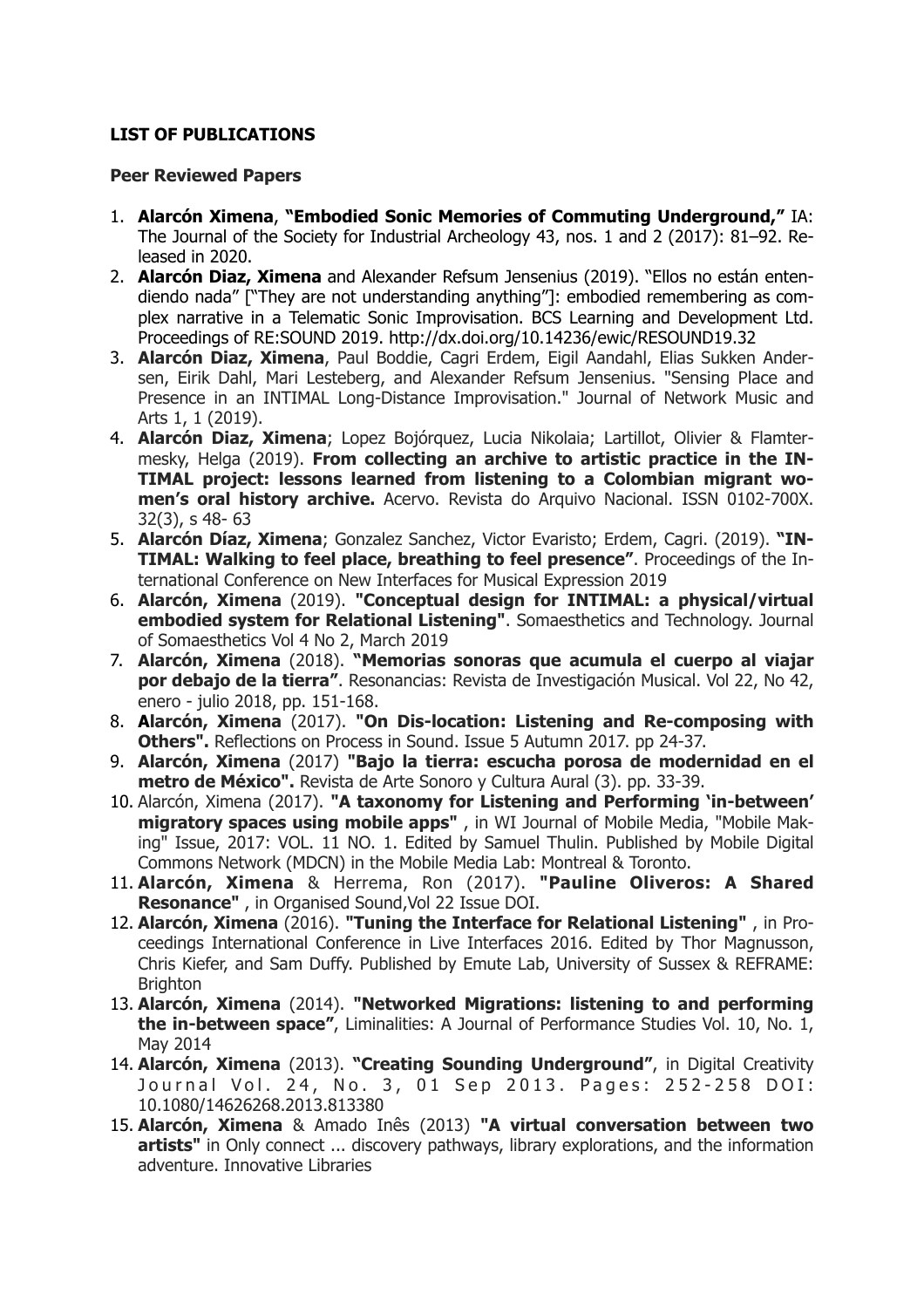- 16. **Alarcón, Ximena** (2011). **["Listening and Remembering: Networked off-line im](http://artes.ucp.pt/citarj/article/view/27)[provisation for four commuters"](http://artes.ucp.pt/citarj/article/view/27)** in CITAR Journal of Science and Technology of the Arts, Revista de Ciência e Tecnologias das Artes. Issue 3, Autumn 2011. Portuguese Catholic University:Porto
- 17. **Alarcón, Ximena** (2011). **["Sounding Underground: Listening, performing and](http://sensatejournal.com/ximena-alarcon-sounding-underground/) [transforming the commuting experience"](http://sensatejournal.com/ximena-alarcon-sounding-underground/)**. Sensate Journal. A Journal for experiments in critical media. [on-line publication]. Incubated at the Sensory Ethnography and MetaLab (at) Harvard.
- 18. **Alarcón, Ximena** (2011). **"Creating an Interactive Sonic Environment"**, in Journal of the IAWM International Alliance for Women in Music. Volume 17 No 2. Cheetah Graphics: Sevierville, TN

### **Book Chapters**

**Alarcón, Ximena (2022 Forthcoming). "Breathing (as Listening): An Emotional Bridge for Telepresence"** in The Body in Sound, Music and Performance. Edited by Linda O Keeffe and Isabel Nogueira. Routledge. Taylor and Francis.

**Alarcón, Ximena (2020). ["INTIMAL"](https://casadelibrosabiertos.uam.mx/gpd-formas-de-resistencia-siete-experiencias-de-escucha-y-denuncia-en-las-practicas-artisticas.html)** in Formas de resistencia: Siete experiencias de escuchas y denuncia en las prácticas artísticas. Editoras: Luz Maria Sánchez, Ana Paula Sánchez. México: Universidad Autonoma Metropolitana, Juan Pablos Editor, 2020. Seven Latin American experiences on the incidence of artistic practices in the context of extreme violence in Mexico, Colombia and Chile.

**Alarcón, Ximena** (2016). **["Sonic Migrations: Listening in-between, sensing place"](https://global.oup.com/academic/product/environmental-sound-artists-9780190234614?cc=gb&lang=en&)** , in Environmental Sound Artists. In their Own Words. Edited by Frederick Bianchi and V.J. Manzo. Published by Oxford University Press: New York

**Alarcón, Ximena** (2015). **["Telematic Embodiments: improvising via Internet in the](https://www.agosto-foundation.org/vs-interpretation-anthology-usb-compilation)  [context of migration"](https://www.agosto-foundation.org/vs-interpretation-anthology-usb-compilation)** (including two sound files from 'Migratory Dreams' telematic performance), in Vs. Interpretation: An Anthology on Improvisation Vol.1, Edited by David Rothenberg, published by Agosto Foundation: Prague, June 2015

#### **Doctoral Thesis**

**Alarcón, Ximena** (2007). **["An Interactive Environment derived from commuters'](https://www.dora.dmu.ac.uk/handle/2086/3216)  [memories of the soundscape: a case study of the London Underground."](https://www.dora.dmu.ac.uk/handle/2086/3216)** PhD Thesis. De Montfort University: Leicester.

This Thesis has been selected as part of [LABS database](http://collections.pomona.edu/labs/record/?pdb=3738) that includes abstracts of Ph.d, Masters and MFA theses in the emerging intersection between art, science and technology.

#### **Published Scores**

**Alarcón, Ximena** (2017) **["Secreto a Voces \[An Open Secret\]"](http://stilllisteningoliveros.com/secreto-voces-open-secret/)** in [Still Listening, Pauline](http://stilllisteningoliveros.com/secreto-voces-open-secret/) [Oliveros](http://stilllisteningoliveros.com/secreto-voces-open-secret/) McGill University.

**Alarcón, Ximena** (2011) **["Roots"](https://www.amazon.com/Deep-Listening-Anthology-Community-Listeners/dp/1889471178)** Text score in [Deep Listening Anthology,](http://deeplistening.org/site/content/bylabel) Deep Listening Publications, Vol 2

#### **Creative Writing**

**Alarcón, Ximena (**2018). **["Suelo Fertil: anew born"](https://www.amazon.co.uk/Spell-Breaking-Listening-Dreaming-Heart-ebook/dp/B076132FQL)**, Essay in [Spell Breaking: Listening](http://deeplistening.org/site/content/spell-breaking-remembered-ways-being-anthology-womens-mysteries) [from the Dreaming Heart,](http://deeplistening.org/site/content/spell-breaking-remembered-ways-being-anthology-womens-mysteries) Edited by IONE, Deep Listening Publications 2018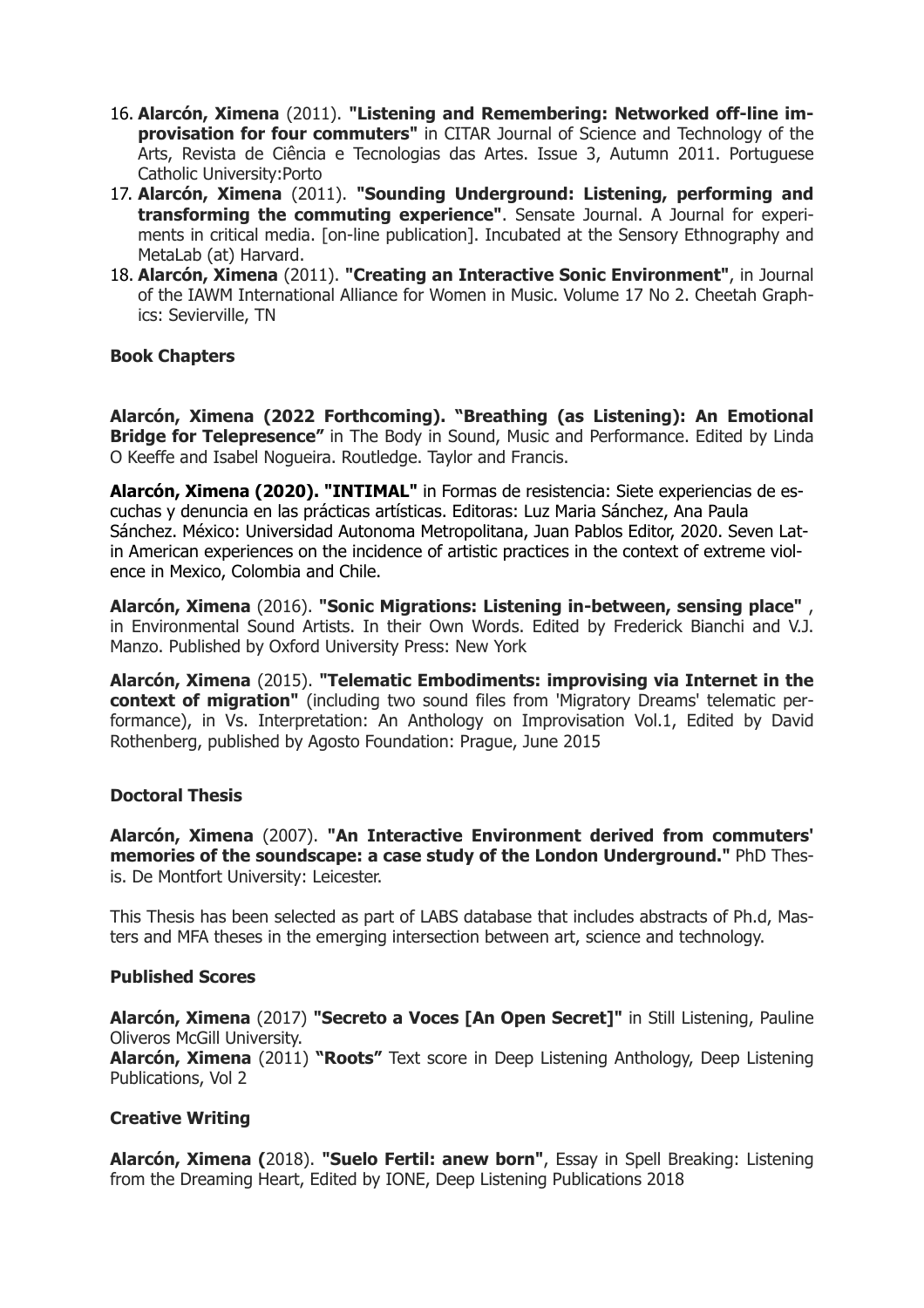**Alarcón, Ximena** (2013). **["You are Naked!"](https://www.amazon.co.uk/Spell-Breaking-Remembered-Ways-Being/dp/1889471232)**, Essay in [Spell Breaking: Remembered Ways](http://deeplistening.org/site/content/spell-breaking-remembered-ways-being-anthology-womens-mysteries) [of Being,](http://deeplistening.org/site/content/spell-breaking-remembered-ways-being-anthology-womens-mysteries) Edited by IONE, Deep Listening Publications 2013

### **Audio Essays**

**Alarcón, Ximena (**2017). **["Suelo Fértil: a telematic platform for migrant women](https://suelofertilcollective.wordpress.com/2017/02/17/suelo-fertil-audio-essay-in-foot-2017/) [\[Audio-Essay\]".](https://suelofertilcollective.wordpress.com/2017/02/17/suelo-fertil-audio-essay-in-foot-2017/)** Presented in the Panel "Cultures and Listening" in "FOOT2017, an inner [ear of performance" Festival. Toronto - Canada. February 5th, 2017. https://soundcloud.com/](https://soundcloud.com/migratoryband/suelo-fertil-fertile-soil-a-telematic-platform-for-migrant-women) [migratoryband/suelo-fertil-fertile-soil-a-telematic-platform-for-migrant-women](https://soundcloud.com/migratoryband/suelo-fertil-fertile-soil-a-telematic-platform-for-migrant-women)

#### **Magazine Reviews**

Alarcón, Ximena (2020). Telematic Sonic Performance, an Introduction. In The Sample. Sound and Music, UK. June 3, 2020

Alarcón, Ximena (2015).**['Networked Migrations'](http://www.flyingchickadee.com/Microzines/Courageous%2520Creativity%2520February2015.pdf)** feature in Artist Impressions, in Zine ['Courageous Creativity, Creative Listening'](http://www.flyingchickadee.com/Microzines/Courageous%2520Creativity%2520February2015.pdf), Edited by Shahana Dattagupta and Shirin Subhani. Flying Chickadee. Feb 2015

Alarcón, Ximena (2015). Reseña **"Sueños Migratorios"** en publicación digital [Plataforma](http://www.plataformahabitarte.com/index.php/cultura/cultura-sonora/175-suenos-migratorios) [Habitarte, Arquitectura, Diseño y Cultura](http://www.plataformahabitarte.com/index.php/cultura/cultura-sonora/175-suenos-migratorios). Fundación Habitarte.

#### **INVITED PAPER PRESENTATIONS**

Talk and workshop about INTIMAL at Sensing: The Knowledge of Sensitive Media Research Group. The Brandenburg Centre for Media Studies (ZeM). March 26, June 2, 2021

Talk about INTIMAL at The Walking festival of Sound. January 15, 2021.

Talk on Telematic Performance, and Vértices, at Simposio Latinoamericano de Arte Mediático. Nov 25, 2020.

Talk at Ars Electronica. The Women in Media Art: Telematic Performance. Sept 11, 2020

Talk about INTIMAL at Physically Distant # 2. Organised by the GEMM the Gesture Embodiment and Machines in Music research cluster at the School of Music in Piteå. July 28th, 2020

Talk about artistic retrospective. Deep Listening as a liberating and revolutionary practice. Pauline Oliveros week. Mujeres al Borde del Ruido. Plataforma Bogotá. Colombia. July 9, 2020.

Listening in times of COVID. Conversation with Kristine Diekman and Mario Duarte. Simbiosis. FRONDA Mexico, June 2020

LCC Visiting Artist, Talk about INTIMAL. Nov 28th, 2019

Casting Futures in the Thick Present: Talk in ArtEZ Time Matters, Nov 5, 2019

IV Simpósio Arquivos & Educação. Arquivo Nacional do Brasil, INTIMAL project. September 17th, 2019. Rio de Janeiro, Brazil.

Mixtur Festival Barcelona, INTIMAL Project Talk. April 25th, 2019

**Keynote Speaker** for Sonologies Conference, INTIMAL Project. April 12th, 2019. University of São Paulo, Brazil.

"Intimal: Migrant Women's Sonic Statements of Presence", Erratic bodies, transitional borders, and recent migration in Europe: Representation and identity negotiations in public discourse, literature and the arts workshop. ILOS, University of Oslo. Sept 27, 2018.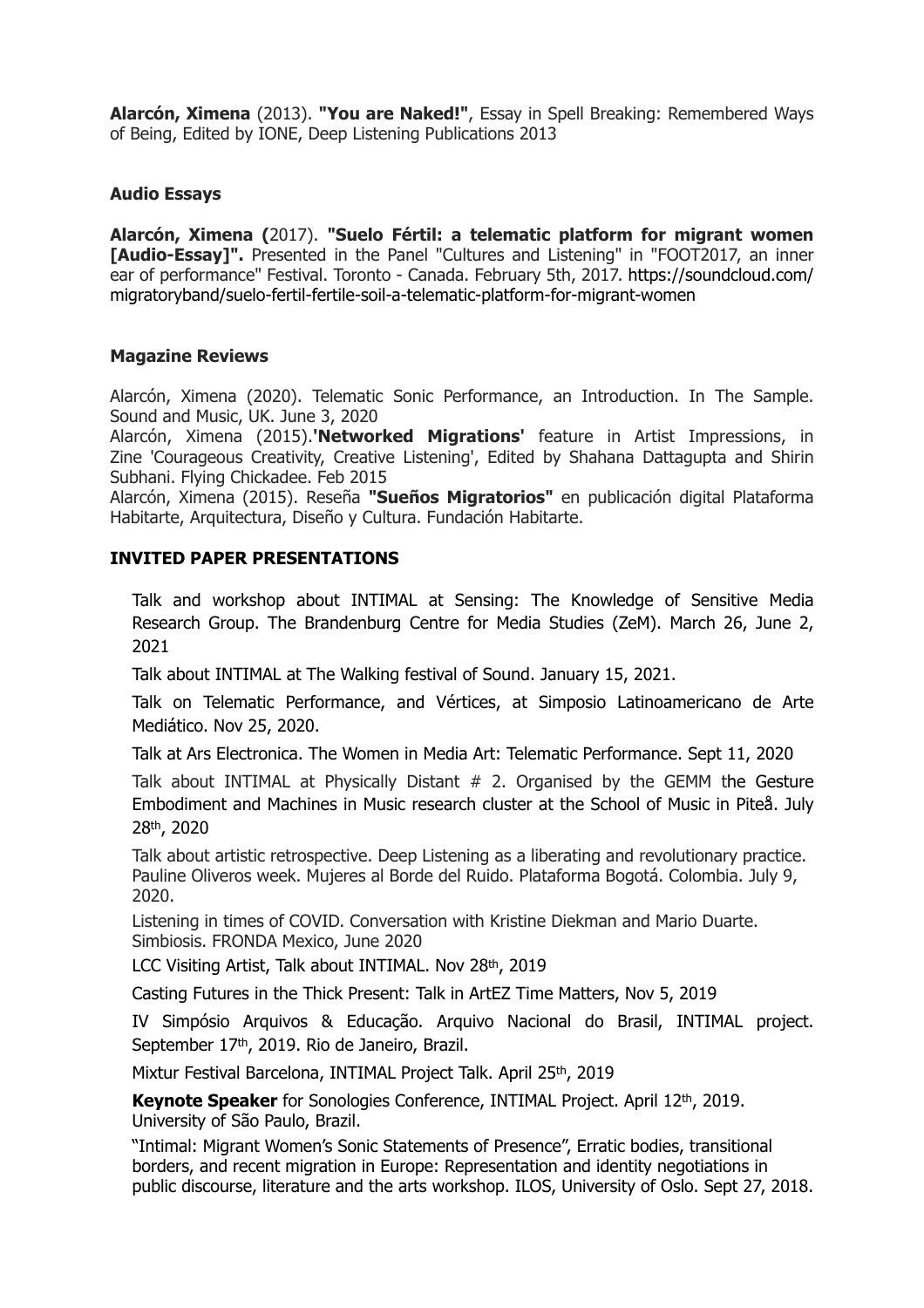"Creating space in-between" at UNESCO Art in Transit – Forum in Migration, Mexico City, May 10th, 2016.

"In Dis-location: Composing Performance" - Situated Composition Workshop - Emerging Practices of Sound and Mobility. Centre for Mobilities Research. Lancaster University. May 6th, 2016.

"What is it to sound Underground?" at Sound Passages: Passages of Sound, Symposium at Università Iuav di Venezia (IUAV), November 16th, 2015

**Keynote Speaker** for the Irish Sound Science and Technology Association ISSTC Conference 2015. Paper: "Tuning the Interface: discovering 'in-between' sonic spaces", Limerick

"Collective, virtual and mediatised fields" – 'In the field' Symposium, British Library, London, February 15th and 16th, 2013

"From Sounding Underground to Networked Migrations", Internet Auditoriums Symposium, LOCUS SONUS, Nantes - France, March 26th, 2012

"Just in the Middle". Art in higher education:transdisciplinary trends. Summit of Transversal Art 2011, Mexico

"Sounding Underground: collective memory that you can listen to in the metro". IV Iberoamerican Summit of Soundscape, Fonoteca Nacional, México, and CMMAS Festival Visiones Sonoras, Morelia, México Nov. 2010

"Identity, territory and social migration" Session IBM Summit 2010: The Social and the spatial unconference. Boston (MA), October 17th and 18th, 2010

Presentation"Sounding Underground". Sound Ecologies: Listening in the city. City University, Nov 18th, 2009

Presentation "Interactive Sonic Environments", Virtual Knowledge Studio, Amsterdam, Nov 5th, 2007

### **PEER REVIEWED PAPERS AT INTERNATIONAL CONFERENCES**

"Sonic proximity: locating oneself and the others within "a migratory journey", in the INTIMAL App. NowNet Arts Conference. Stony Brook University. NY, November 4th, 2021.

"Sensing place and presence in an INTIMAL Long-Distance Improvisation". NowNet Arts Conference. Stony Brook University. NY, November 5<sup>th</sup>, 2019.

"Ellos no están entendiendo nada" ["They are not understanding anything"]: Listening to Embodied Memories of Colombian Migrant Women, reflecting on conflict and migration. RE:Sound conference, Sound, Media and Art. Aalborg, Denmark, August 19th to 24th, 2019.

"INTIMAL: Walking to find place, breathing to feel presence". Poster. with Victor Evaristo González Sánchez, and Çagri Erdem. Presented at NIME Conference (New Interfaces for Musical Expression) 2019, Rio Grande do Sul.

"INTIMAL: Migrant Women's Sonic Statements of Presence". Erratic Bodies, Transitional Borders, and Recent Migration in Europe: Representation and Identity Negotiations in Public Discourse, Literature, and the Arts. September 27th–28th, 2018, ILOS, University of Oslo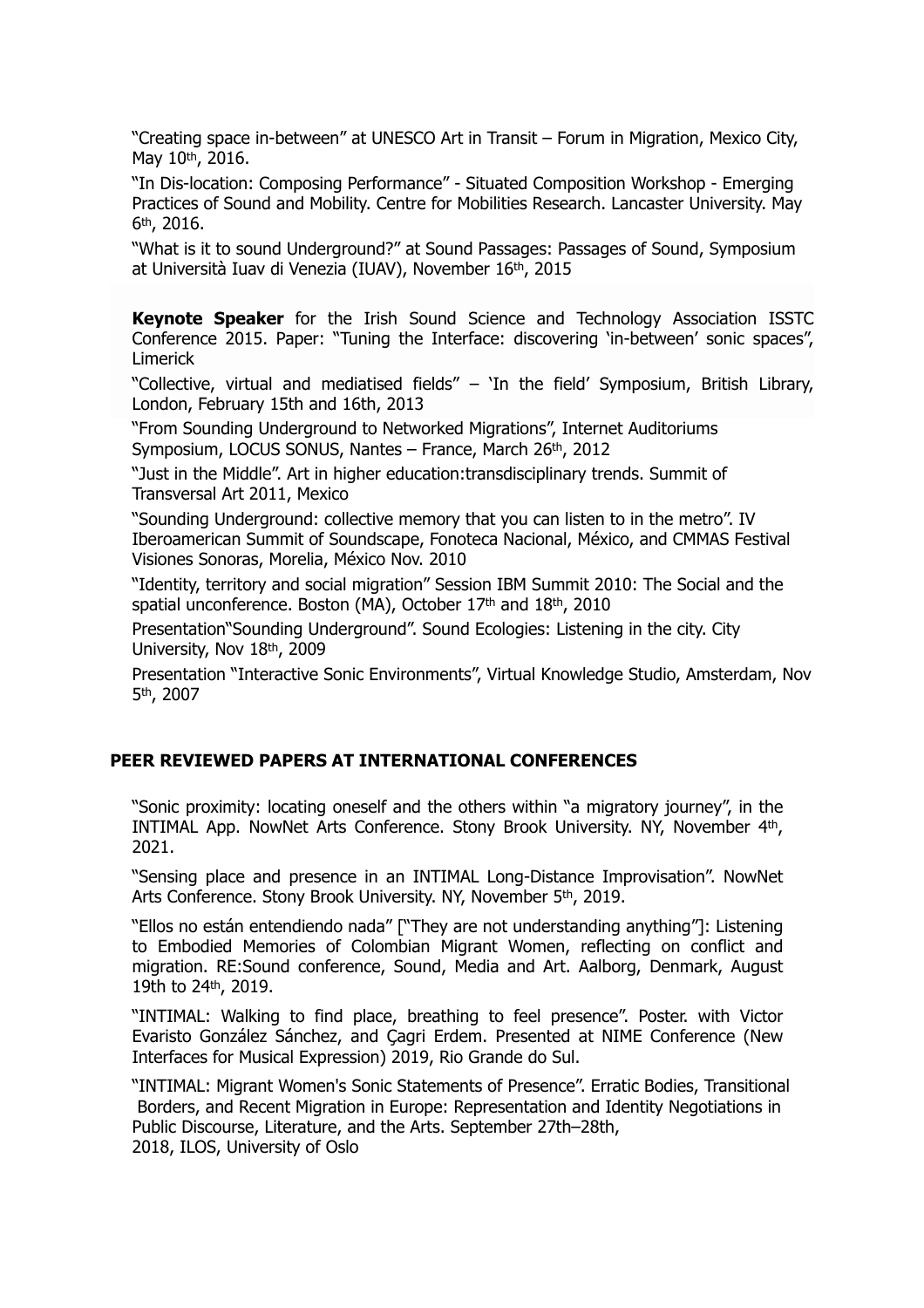**"**Suelo Fértil [Fertile Soil]: A telematic platform for migrant women", Audio-essay. The Inner-Ear of Performance, University of Toronto, Feb 2-5, 2017.

"Tuning the Interface for Relational Listening", ICLI Conference, University of Sussex, July 1st, 2016.

"Sound Matters: a framework for the creative use and re-use of sound" at SID, Sounds, Images and Data Conference. New York University, Steinhardt. July 23rd, 2015

"Improvising from the distance: Letters and Bridges" at Fractured Narratives Symposium, Queen's University of Belfast, April 25th, 2015

"Sounding Underground" at Symbiosis, Sound, Vision and the Senses – Association of Social Anthropologists UK and Commonwealth, University of Exeter, April 14th, 2015

"Interfaces for listening, performing, and becoming: the quest of an émigré artist" at Performing Mobile Identities Conference, Roehampton University, Sept 10<sup>th</sup>, 2014

"Telematic embodiments: listening to the 'in-between' within migratory contexts" presented at Vs Interpretation (Improvisation Symposium), Agosto Foundation, Prague, July 2014; TaPRA–New Technology and Performance, Body Working Groups, Glasgow, Sept 4th, 2013

"Embodied Sonic Memories of Commuting Underground" paper in Session 'Beautiful Machines, dead planet', 7th Annual Theoretical Archaeology Group, University of Illinois. May 25th, 2014

"Networked Migrations: Listening to and performing the in-between space" in Deep Listening Conference – Rensselaer Polytechnic Institute, July 12th, 2013; Remote Encounters conference – University of Glamorgan, April 11th – 12th, 2013

"Listening and Sounding in the London Underground: Sonic Memories as Embodiments of technological infrastructure" in the conference Going Underground – travel beneath the metropolis 1863-2013, London, January 16th and 17th, 2013

"Sounding Underground: perceiving the social, political and symbolic city" Annual American Anthropological Association Conference, New Orleans, Nov. 2010

"Sounding Underground: listening, performing and transforming". Sonic Methods in Geography.

Royal Geographical Society Annual Conference, 2010.

"From the Underground to the Internet: issues of privacy and ethics". Web 2.0 The next leap, Qualitative Methods. Merlien Institute, Berlin, March 2010

"Listening and Remembering: networked off-line improvisation for four commuters". Australasian Computer Music Conference, Queensland University, July 2-4, 2009

#### **ACADEMIC EVENTS ORGANISER**

"LATAM NIME Workshop", SBCM 18th Brazilian Symposium of Computer Music. Workshop co-organised with the LATAM (Latin America) NIME team (13 organisers), Oct 27th, 2021.

"Sound Matters Framework" Co-design Workshop , part of JISC funded project, CRiSAP, 2015

"Interstices" Performative Event, Dislocated performances.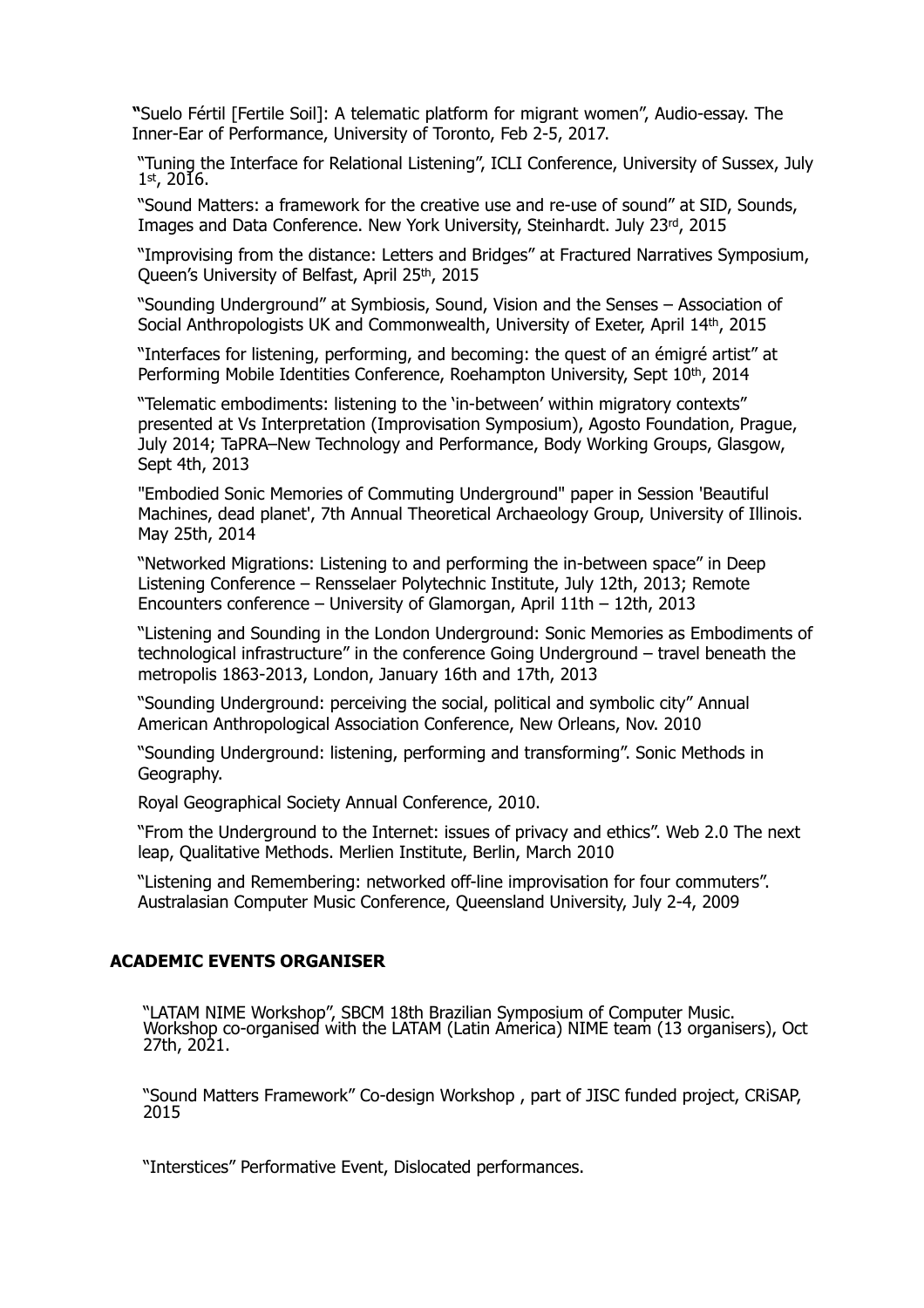Invited composers: Cathy Lane, David Toop and Thomas Gardner. UAL Performance Research

Network, CRiSAP and LCC Graduate School. May 8th, 2014

### **CURRENT MEMBERSHIP OF SCIENTIFIC SOCIETIES**

- Co-founder LATAM NIME. Latin American Chapter New Interfaces for Musical Expression.
- Leader, online INTIMAL Interdisciplinary co-creation collective of Latin American Migrant Women
- Deep Listening® Senior Tutor, Center for Deep Listening
- Member Transdisciplinary Network APMM -Art, Performativity, Memory and Media
- Alumni Marie Skłodowska Curie Association
- Alumni RITMO Research Centre, University of Oslo
- Collaborator New Interfaces for Musical Expression, NIME

### **INTERNATIONAL ARTISTIC RESEARCH COLLABORATIONS**

### **Project: "INTIMAL: Interfaces for Relational Listening" Marie Skłodowska Curie IF**

Based at: Department of Musicology, University of Oslo. [http://intimal.net](http://intimal.net/)

Partners and Collaborators: Commission of Colombian Women in Diaspora (Barcelona and London), PHONOS Foundation - University Pompeu Fabra (Barcelona), CRiSAP – University of the Arts London, IKLEKTIC - Art Centre, Centre for Deep Listening – Rensselaer Polytechnic Institute (Troy, NY), VoxLab and Melahuset (Oslo).

Artistic Outcomes: INTIMAL Long-Distance Improvisation: Oslo, Barcelona, London.

### **Project: "Networked Migrations" Telematic Performances in migratory contexts**

Partners and Collaborators: UNESCO, CENART, Radio Centro de Cultura Digital RCCD (Mexico); Resonance FM, Interact Gallery, Furtherfield Gallery (England); Plataforma Bogotá (Colombia); Computer Music Multidisciplinary Research-CMMR, University of São Paulo - (Brazil); EMPAC- Rensselaer Polytechnic Institute (US); Srishti Institute Bangalore (India); Female Laptop Orchestra (FLO).

Artistic Outcomes:

Suelo Fértil [Fertile Soil]. A virtual conversation between eight migrant women. London, Mexico, Linz. Commissioned by UNESCO for Art in Transit, May 11th, 2016, and RCCD Aug 17th, 2016;

In Transglasphõnê, with FLO Orchestra. Exploring Nomadic Voices by migrant women living in London. São Paulo (USP)-London (QMUL), at the CMMR 2016 Conference, July 6th, 2016;

Bangalore Aural Transitions. Exploring urban dislocation. Old Campus-New Campus. Dec 18th, 2015;

Tasting Sound Listening to Taste. Exploring food and migration. London-Troy. 2nd Deep Listening Art/Science conference. EMPAC, Rensselaer Polytechnic Institute. July 13th, 2014; Migratory Dreams, Exhibition, Furtherfield Gallery, Mar 3rd, 2013;

Migratory Dreams/Sueños Migratorios. Colombians sharing dreams. London-Bogotá. Aug 3rd, 2012;

Letters and Bridges. Migrants sharing letters. Leicester-Mexico. May 12<sup>th</sup>, 2012.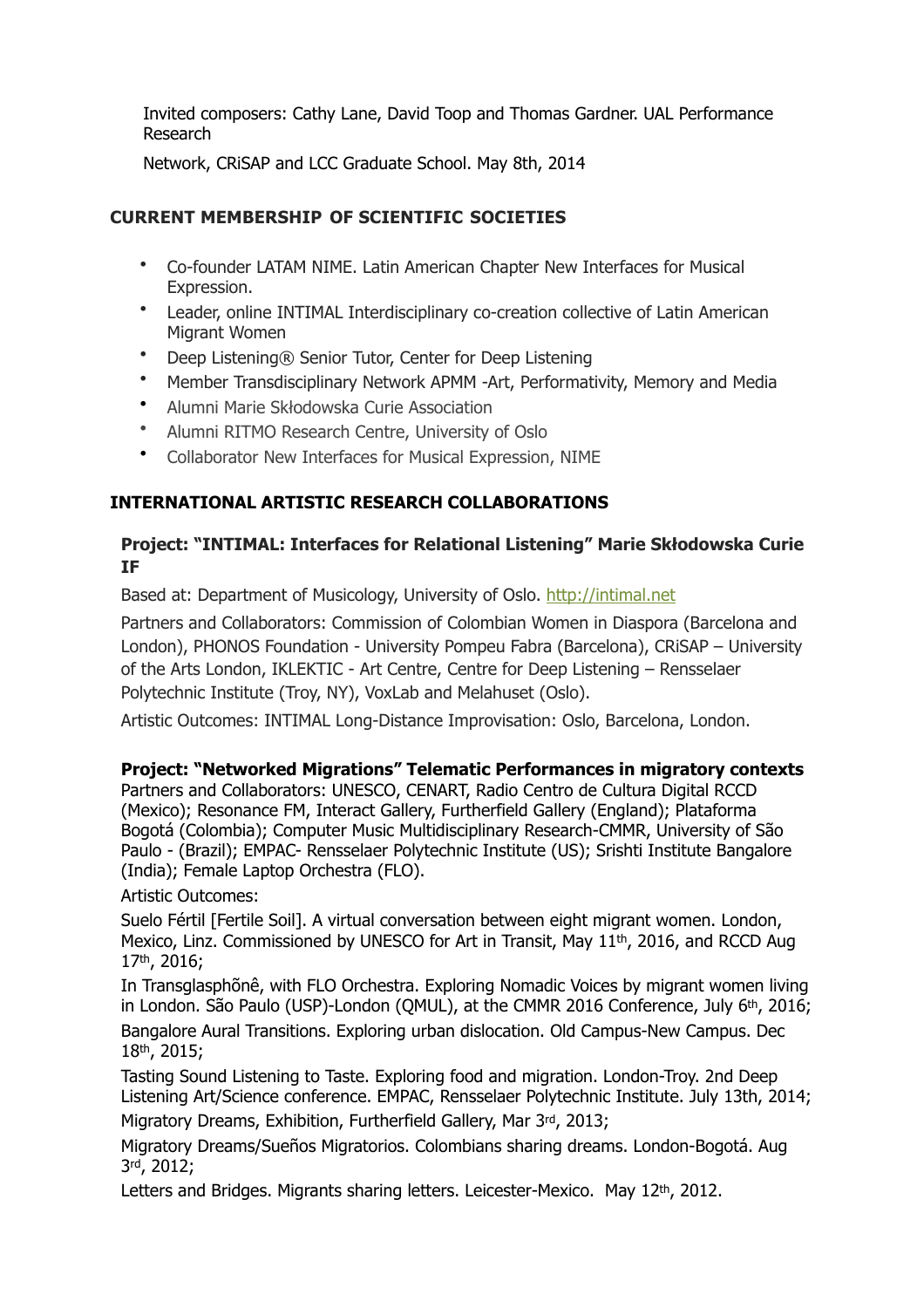### **Project: "Linking urban soundscapes via commuters' memories"**

Partners and Collaborators: Centro Multimedia, Centro Nacional de las Artes, Mexico City, CENART/Centro Mexicano para la música y las Artes Sonoras CMMAS, Morelia (Mexico); Maison des Sciences de l'Homme, Plate-forme, Arts, Sciences, Technologies, Saint Denis (France). Fonoteca Nacional de México.

Artistic Outcomes:

Sounding Underground: London, Paris and Mexico [Online Environment, 2009] [http://](http://soundingunderground.org/) [soundingunderground.org](http://soundingunderground.org/)

Networked Improvisation "Listening and Remembering" for four commuters:

Commuters from Paris Metro, January 24th, 2009; Commuters from Mexico Metro, July 26, 2008; General Audience Morelia, July 30, 2008.

Sounding Underground Exhibitions: Festival Audio Tangente, Burgos, 2013; Internet Auditoriums, Nantes, 2012; Cities Methodologies, UCL London, 2011; Sensory Worlds: Environment, Value and the Multi-Sensory, Edinburgh IASH, 2011; Tracing Mobility, Haus der Kulturen Den Welt, Berlin 2011; Media Art Festival Towson University 2011; Exhibition "Riders on the train", Axiom Centre for Experimental Media, Boston MA, 2009.

Sounding Underground Commission: 30 Radio programs "The undergrounds of the world" Series, Fonoteca Nacional de México, January 2012

### **AWARDS AND MENTIONS**

### **The Studio Recovery Fund. Creative Industries award for Research and Development for the INTIMAL App.**

The Studio, Bath Spa University's Enterprise and Innovation Hub. 2021

#### **Award for Circulation of Artists. Ministry of Culture, Colombia. 2017**

Deep Listening: rituals for the Colombian post-conflict. Workshops and Performance. Bogotá and Medellin.

#### **STARTS ICT ART CONNECT Exhibition, Bozart – Brussels 2014**

For "Sounding Underground" and "Networked Migrations". Travelling expenses.

#### **Honorary Mention Pamela Z Innovation Award. NIME 2019 Conference.**

"INTIMAL: Walking to Sense Place; Breathing to Feel Presence"

# **Honorable Mention for New Genre Prize for 'Sounding Underground' 2011**

International Association of Women in Music (IAWM) search for New Music Competition. Innovation in form or style, including improvisation, multimedia, use of non-traditional notation.

### **Other Features and mentions for "Sounding Underground"**

Featured by Pauline Oliveros in her 'Her Noise' Symposium keynote speech at the Tate Modern in 2012 amongst the six women innovators that offer hints for the future of sound and music composition. Part of: Ear to Earth's 100 x John collection; Java Museum NewMediaFest - Global Heritage Digital Culture, Cologne (2010). Special Mentions for " Sounding Underground" (2010), **and** for "Interactive Sonic Environment: London Underground" (2009)**,** at the International Festival of Image, University of Caldas (Colombia).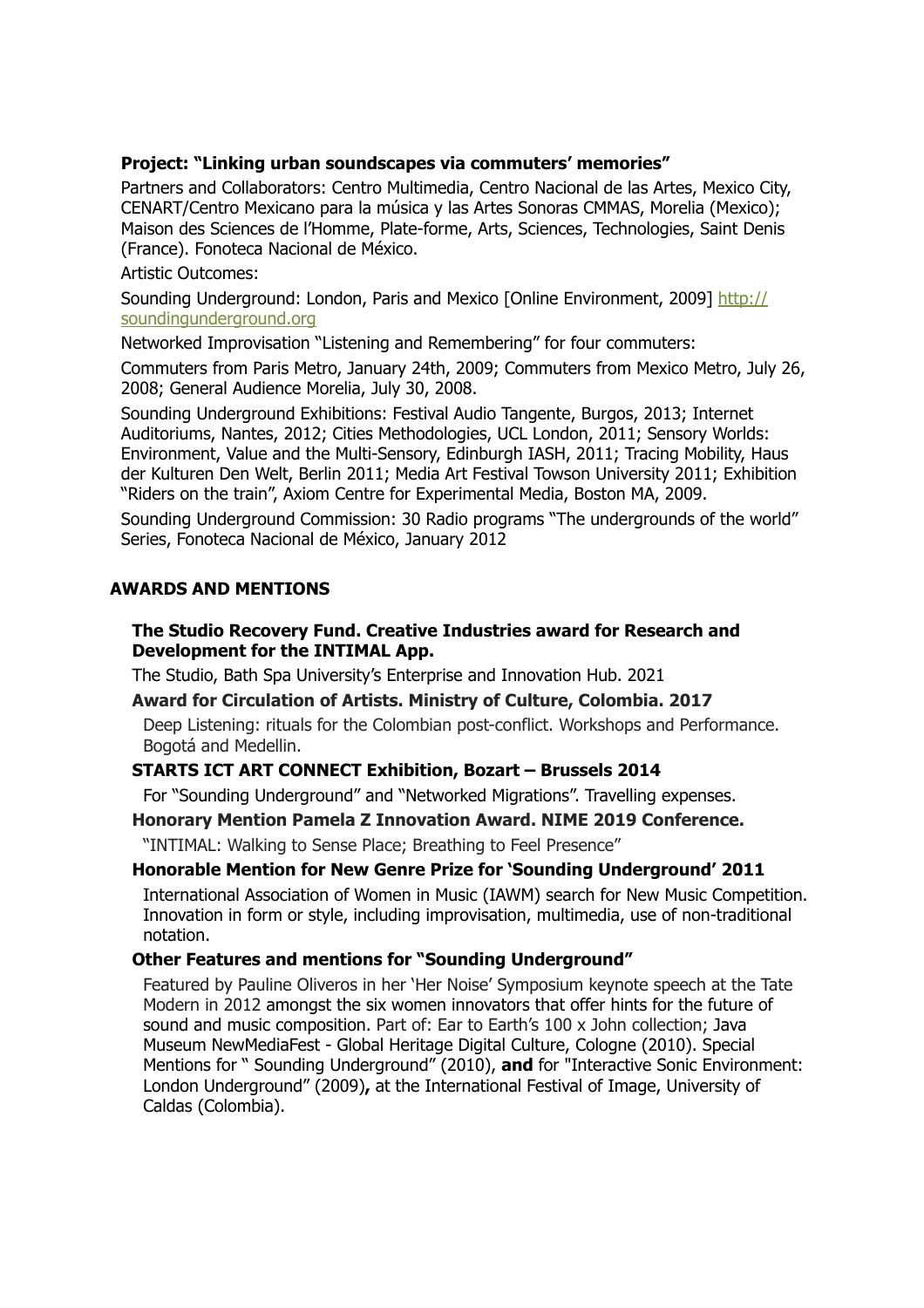### **RESIDENCIES**

### **The Studio Residency. Centre for Cultural and Creative Industries. Bath Spa University.**

Co-working Space and Creative Business development advice. March 2020- present **Microhabitable Art Residency. Centro de Residencias Artísticas Matadero Madrid.**

Artist in Residence for Study programme Microhabitable. Oct – Nov 2019.

### **ARTWORKS AND OTHER COLLABORATIONS**

### **Interactive Systems:**

### **INTIMAL System 2019 - present. Interfaces for Relational Listening**

- 1. INTIMAL App©. Listening for Place and Presence. A Migratory Journey, 2021.
- 2. Memento software: For navigation with body and oral archives. 2019
- 3. Respiro: Sonification of Breathing Sensors, for co-located and telematic listening.2019
- 4. Transmission: Prototype, mixing signals for online audiences. 2019

#### **Interactive Multimedia**

- 1. Sounding Underground: London, Paris and Mexico [Online Environment, 2009] http:// soundingunderground.org . (2009-2020) Video demo: https://vimeo.com/28416673
- 2. Metro Interactivo, 1998 [CD Rom Multimedia], Exhibitions: Sala Nil, Metronom, Barcelona, May, 1998; OVNI Mostra de Video Independent & Fenomenus Interactius, CCCB, Barcelona, January, 1999; TeleVision, International Show of Electronic Arts, Bogota May, 1999. Video demo: https://vimeo.com/51626952

# **Networked and Telematic Sonic Performance - live: Composition, Direction and Production**

- 1. Vértices, a Telematic Art Work with 7 Colombian young artists. Commissioned by MIDBO, Muestra Internacional Documental de Bogotá. Oct 31 and Nov 4, 2020
- 2. Long Distance Improvisation INTIMAL, Oslo, London, Barcelona. With INTIMAL community: Colombian and Latin American migrant women. Melahuset, Iklectik ArtLab, Fundación Phonos. May 7th, 2019
- 3. Triskele 1, Listening in Spiral, Telematic Sonic Performance, Medellin-Bogotá. With guest artists David Agudelo Bernal, Miguel Isaza. MAMM (Modern Art Museum Medellin). July 14, 2017. (Also performer)
- 4. Triskele 2, Listening in Spiral, Telematic Sonic Performance, Bogotá-Medellin. With guest artists David Agudelo Bernal, Miguel Isaza. MAMM (Arte Studio, Bogotá). July 18, 2017 (also performer)
- 5. Suelo Fértil 2– Fertile Soil, Telematic Sonic Performance between migrant women. Radio Centro de Cultura Digital, August 17th, 2016 (also performer)
- 6. Suelo Fértil 1– Fertile Soil, Telematic Sonic Performance between migrant women. Linz, London and Mexico City. UNESCO Mexico Commission, May 11th 2016
- 7. R.E.M.ember Srishti Interim. Srishti Institute of Art, Design and Technology, Bangalore – India. Goether Institute. CRiSAP and LCC, UAL. Dec 22<sup>nd</sup>, 2016 (Director)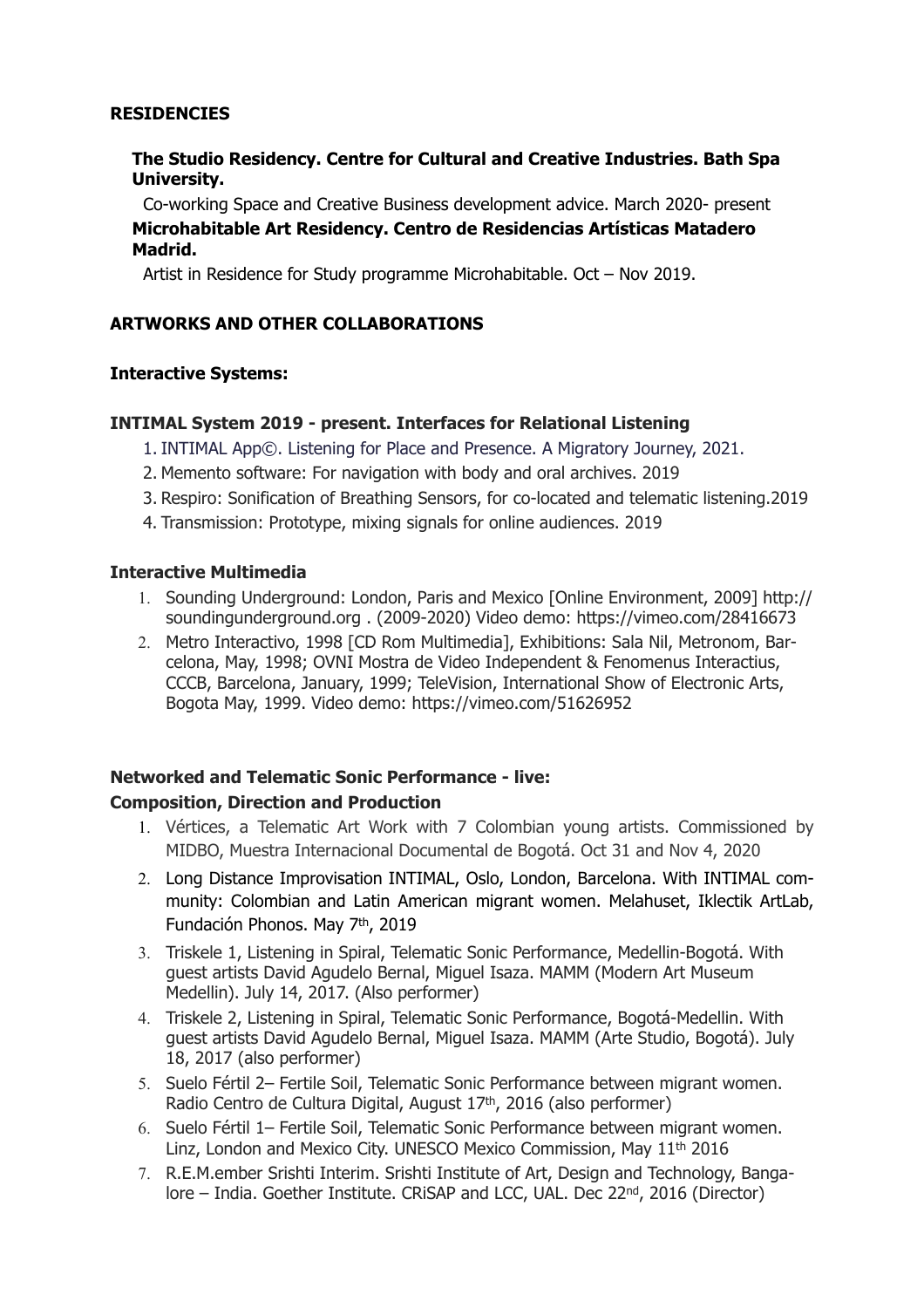- 8. Bangalore Aural Transitions. Srishti Interim. Srishti Institute of Art, Design and Technology, Bangalore – India. CRiSAP and LCC, UAL. Dec 18th, 2015 (Director)
- 9. Tasting Sound Listening to Taste, three improvising performers in London and three in Troy New York, 2nd Deep Listening Art/Science conference, University of the Arts London and EMPAC, Rensselaer Polytechnic Institute. Project Networked Migrations, CRiSAP, UAL, July 13th, 2014 (Director)
- 10. Migratory Dreams/Sueños Migratorios, London and Bogotá (Colombia), Colombians residing in London and Bogotá, Resonance 104.4FM and Plataforma Bogotá. Project Networked Migrations, CRiSAP, UAL, August 3rd, 2012 (Director)
- 11. Letters and Bridges, Leicester and Mexico City, between migrants from all over the world residing in Leicester and Mexico City. Interact Gallery and CENART (National Mexican Center for the Arts). Project Networked Migrations, CRiSAP, UAL, May 12th, 2012 http://networkedmigrations.wordpress.com (Director)
- 12. Networked Improvisation "Listening and Remembering", (Three groups of four commuters from Paris Metro), Plate-forme, Arts, Sciences, Technologies, Maison des Sciences de l'Homme, Saint Denis. January 24th, 2009. (Director)
- 13. Networked Improvisation "Listening and Remembering", (Three groups of volunteers - musicians and children); Centro Mexicano para la música y las Artes Sonoras, Morelia, México July 30, 2008. (Director)
- 14. Networked Improvisation "Listening and Remembering", (Four groups of four commuters from Mexico Metro) Centro Multimedia, Centro Nacional de las Artes, CENART, México, July 26, 2008. (Director)

#### **Co-creation, Improviser**

- 1. Raspberry Pi Telematic Ensemble, with Gloria Damjian and Jane Wang, Nov 7th, 2021, Now Net Arts Conference (Performer)
- 2. NowNet Arts Ensemble. Telematic Performance Series since 2020-present. (Performer)
- 3. AWNJS All Women's Networked Jam Session Ars Electronica Telematic Performance. Sept 11, 2020 (Performer)
- 4. Contribution to the online performance Absurdity by Franziska Schoeder and Matilde Meireles, with the Female Laptop Orchestra, FLO. In Physically Distant 2, July 28th, 2020. (Performer)
- 5. OptoSonic [Unlock] telematic event organized by NowNet Arts and OptoSonic ByoTea (Ursula Scherrer and Katherine Liberovskaya), April 26th, 2020. (Performer)
- 6. In Transglashpone 2, with Female Laptop Orchestra FLO. Art, Language, Location. Cambridge. October 15th, 2016.
- 7. In Transglashpone 1, with Female Laptop Orchestra FLO, CMMRS2016, São Paulo. July 16, 2016.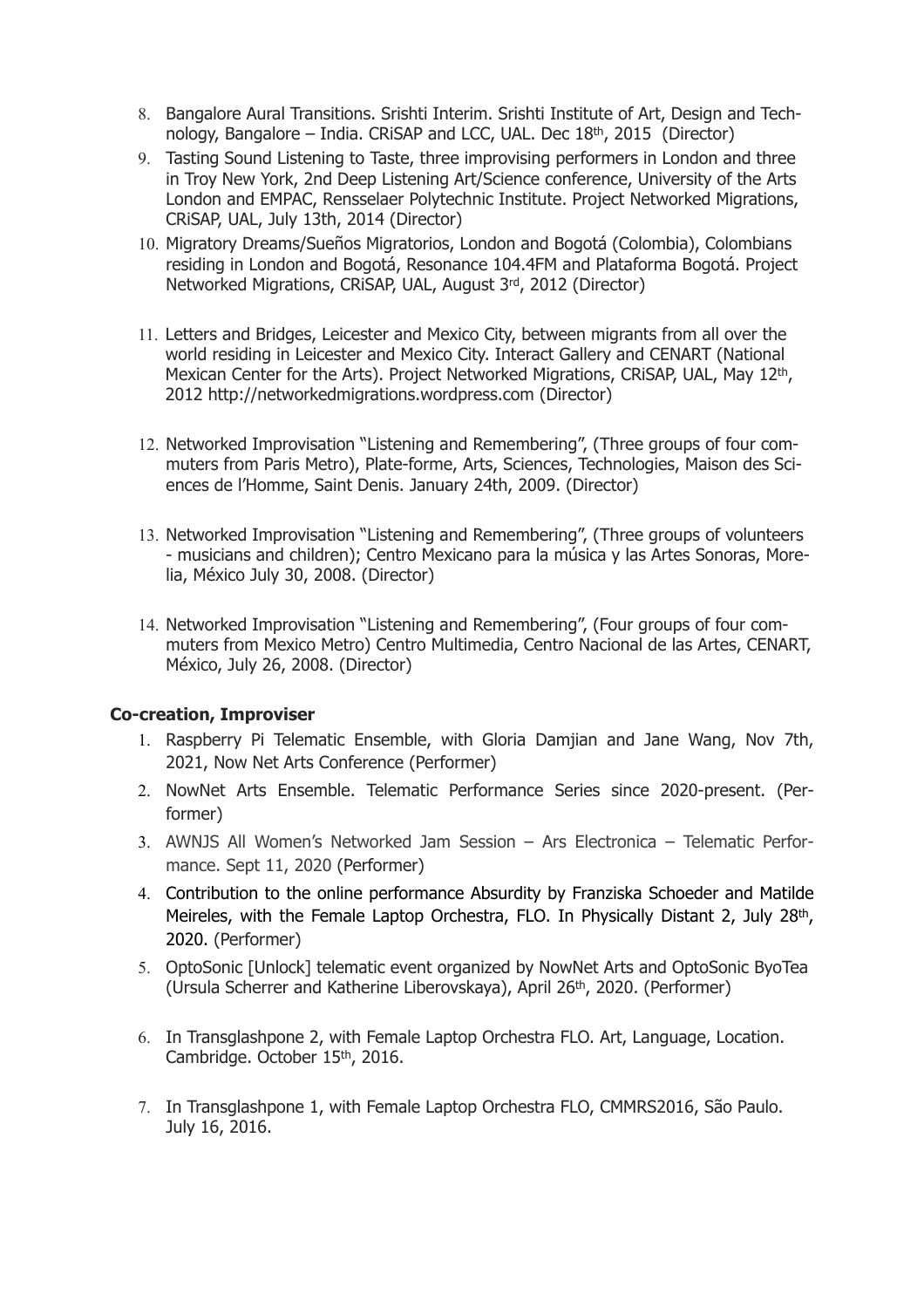### **Live performance**

- 1. Chronica Mobilis dislocated mobile game, Sound Design and Deep Listening workshop "Listening to Intangible cities" as collaboration, project by Vanessa Santos and VJ Pixel, Barcelona, Hangar, October 2014
- 2. Teeth by Natasha Davies, participating collectively in the show and solo with the poem 'I practice life', Chelsea Theatre London, May 10th, 2014; Rich Mix London, Oct 21st, 2014
- 3. 4 4 Flow, free improv concert with Ximena Alarcon (voice), Sara Chirimini (dance), Tony Hardie-Bick (Chapman Stick), and Ron Herrema (digital sound and graphics), Chisenhale Dance Space, London, 28th March, 2014
- 4. Yes, Really!!, by Lina Lapelyte, performing in the exhibition MA Curating Contemporary Art Show Royal College of Art, London, March, 2014
- 5. My Own Voice, poem performed at Pinng...k Leicester, and Kingston University (in improvisation with generative sound by Ron Herrema)
- 6. Letters and Bridges, Performed with The Migratory Band, INTIME Symposium, Coventry University, October 2011

### **Media production**

30 Short Radio programs "The undergrounds of the world" (Los metros del mundo) Series, Fonoteca Nacional de México, January 2012

Programmer and Designer CD-ROM "Crossing Borders" – First oral memory of Latino American refugees in London. 2005. Evelyn Oldfield Unit. London.

Programmer and Designer CD-ROM "Amigos de la Cuenca", CAR, Colombia. Environmental teaching material for children. 2001

Programmer and Designer CD-ROM "Fuquene", CAR, Colombia. Environmental Proposals to save Fuquene Lake. 2000.

Co-Lead Coordinator, Joystick console, navigation through 46 Natural Parks Colombia. Maloka Interactive Centre. Bogotá. 2000.

### **Installations**

- 1. Puja con Colores, from INTIMAL. Sound Installation. Lydgalleriet. Bergen, Norway. January – February 2020.
- 2. Migratory Dreams, Exhibition of eight dreams from telematic performance and community discussion, Furtherfield Gallery, March 3rd, 2013 London.
- 3. Sounding Underground Exhibitions: Festival Audio Tangente, Burgos, 2013; Internet Auditoriums, Nantes, 2012; Cities Methodologies, UCL London, 2011; Sensory Worlds: Environment, Value and the Multi-Sensory, Edinburgh IASH, 2011; Tracing Mobility, Haus der Kulturen Den Welt, Berlin 2011; Media Art Festival Towson University 2011; Exhibition "Riders on the train", Axiom Centre for Experimental Media, Boston MA, 2009.
- 4. A to Z, Installation for blackboard and four mini speakers at Escola d'Arts e Oficis, Vic, 1998
- 5. Beat, Sound Installation. Union Chapel, Not in Our Name concert Septembre 14, 2002

### **Sound Pieces**

1. Happy Birthday, 2015, Spur Experimental space at Tate Britain, London